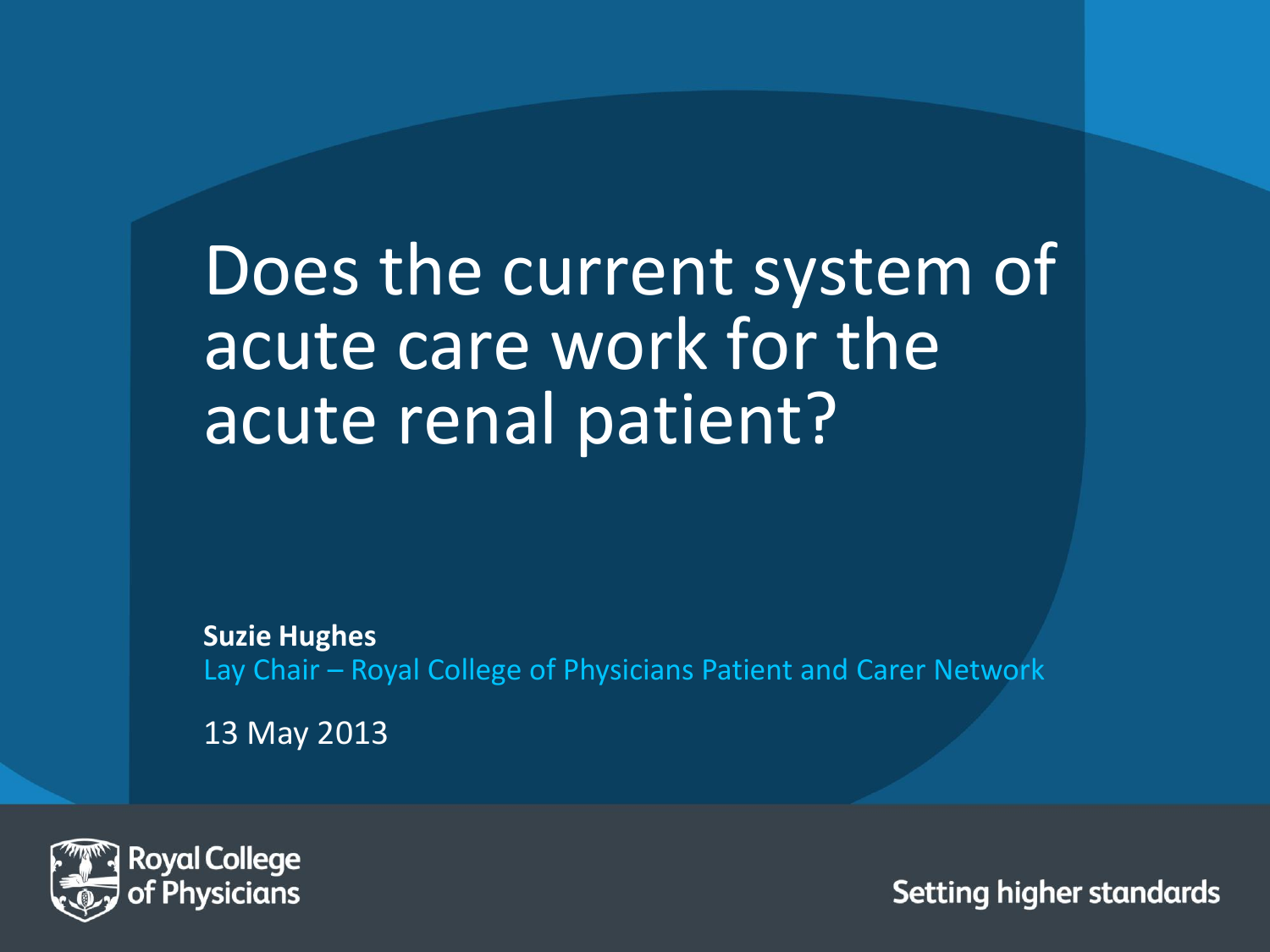## **The luck of the draw**

A patient's perspective of acute medical care



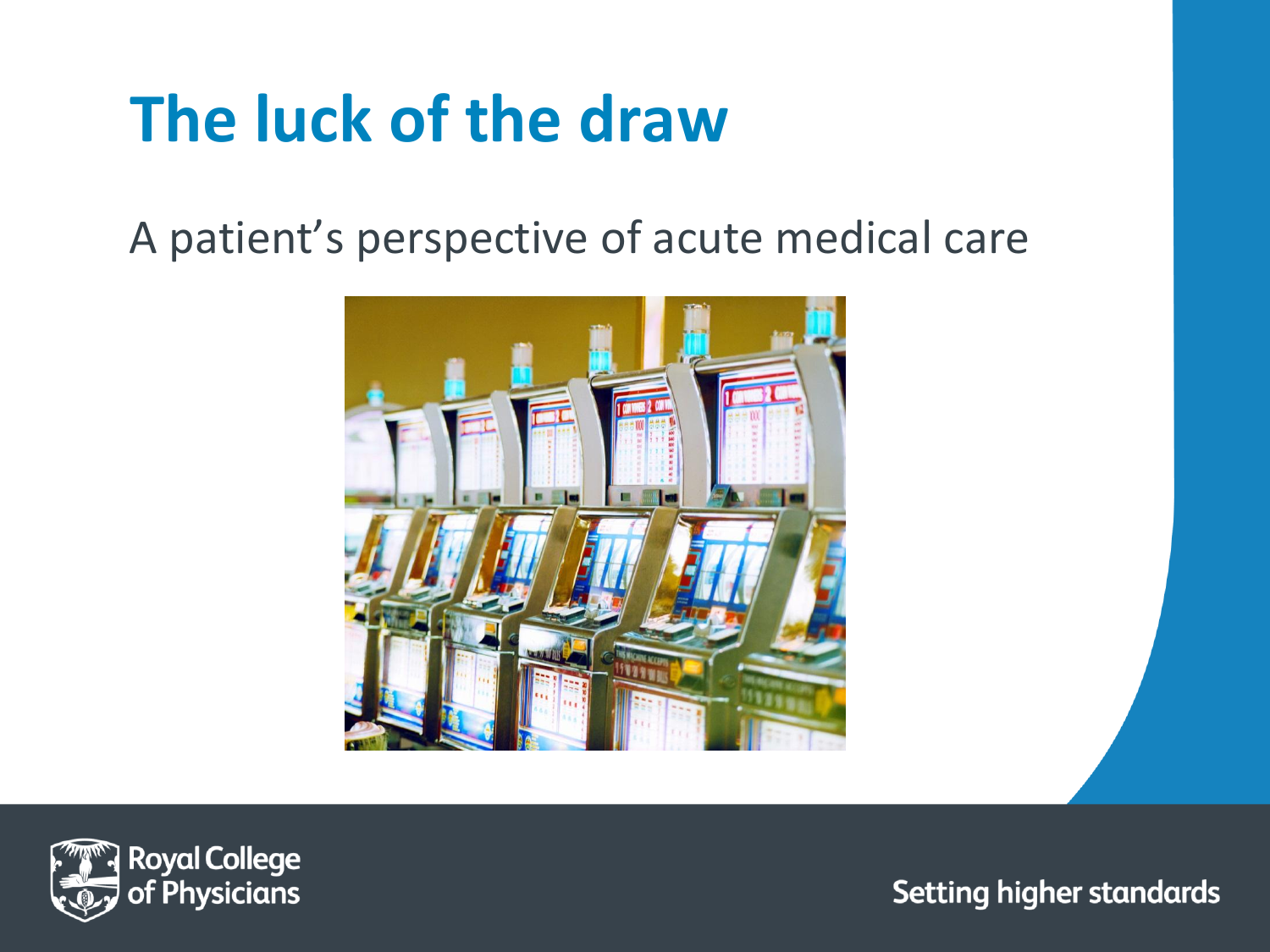#### **An acute care patient journey – from primary to secondary care and back again.**

Day one of twenty six days:

- The patient, a known SLE sufferer calls her GP out, she is complaining of abdominal pain and diarrhea, the patient is immunosuppressed and is also a renal patient
- The family GP does a home visit and explains to the patient that she is suffering from a stomach bug, and is to call back if she doesn't improve
- The symptoms continue for a further three days, the patient calls the GP again, who explains that there are some nasty stomach bugs going around and if she starts to pass any blood to call the surgery.
- By day five the patient is in severe pain, passing blood and dehydrated, she calls the surgery and a GP calls her back. The GP explains that she needs to go to the hospital and that the practice will call an ambulance and do a letter and fax it through to the medical assessment ward to avoid a long Accident and Emergency department wait.

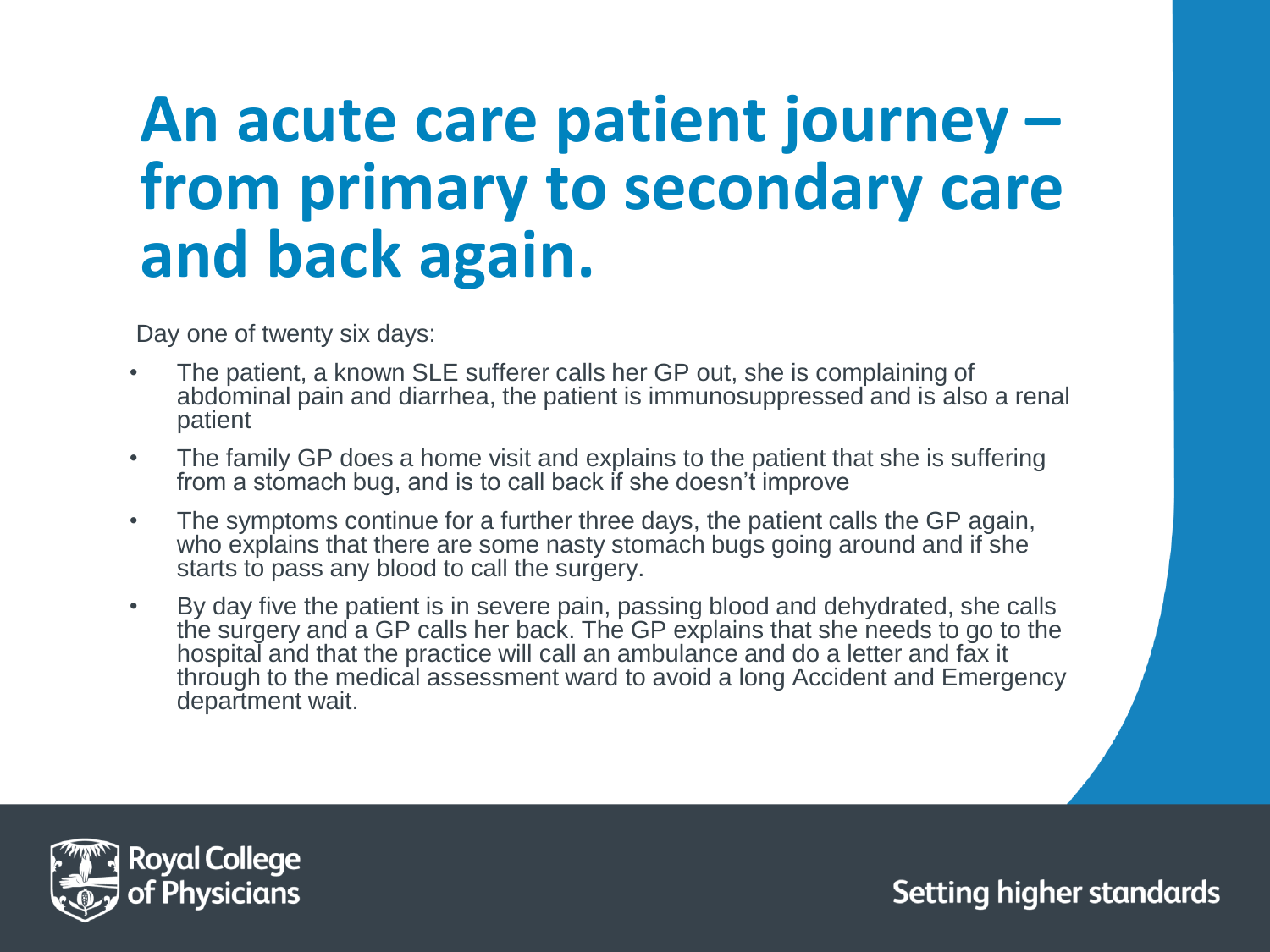# **The first hiccup**

- The ambulance does not arrive.
- The patient calls the ambulance service and they are told 'GP calls for an ambulance are not a priority, if the patient needs acute care 999 should be called'
- This halts the emergency admission until the GP calls the ambulance service.
- The ambulance arrives three hours after the GP spoke to them following a further call from the patients GP. The medical assessment unit are waiting for her

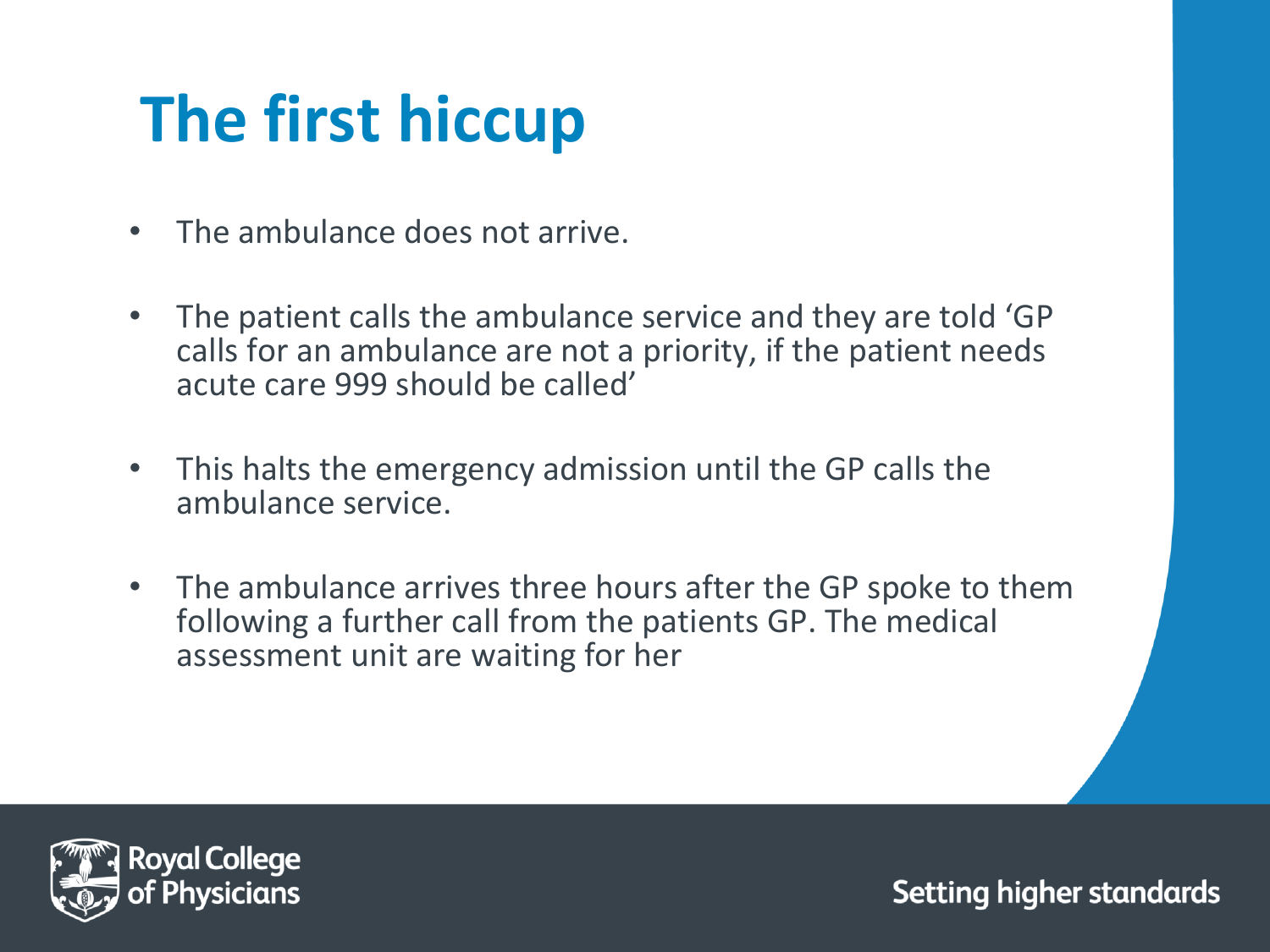# **The second hiccup**

- The ambulance staff refuse to take the patient to the medical assessment unit.
- Accident and emergency know nothing about her.
- At this point the patient is left in the waiting room.
- Thankfully a nurse notices and speaks to the patient.
- Patient is taken to the medical assessment unit.

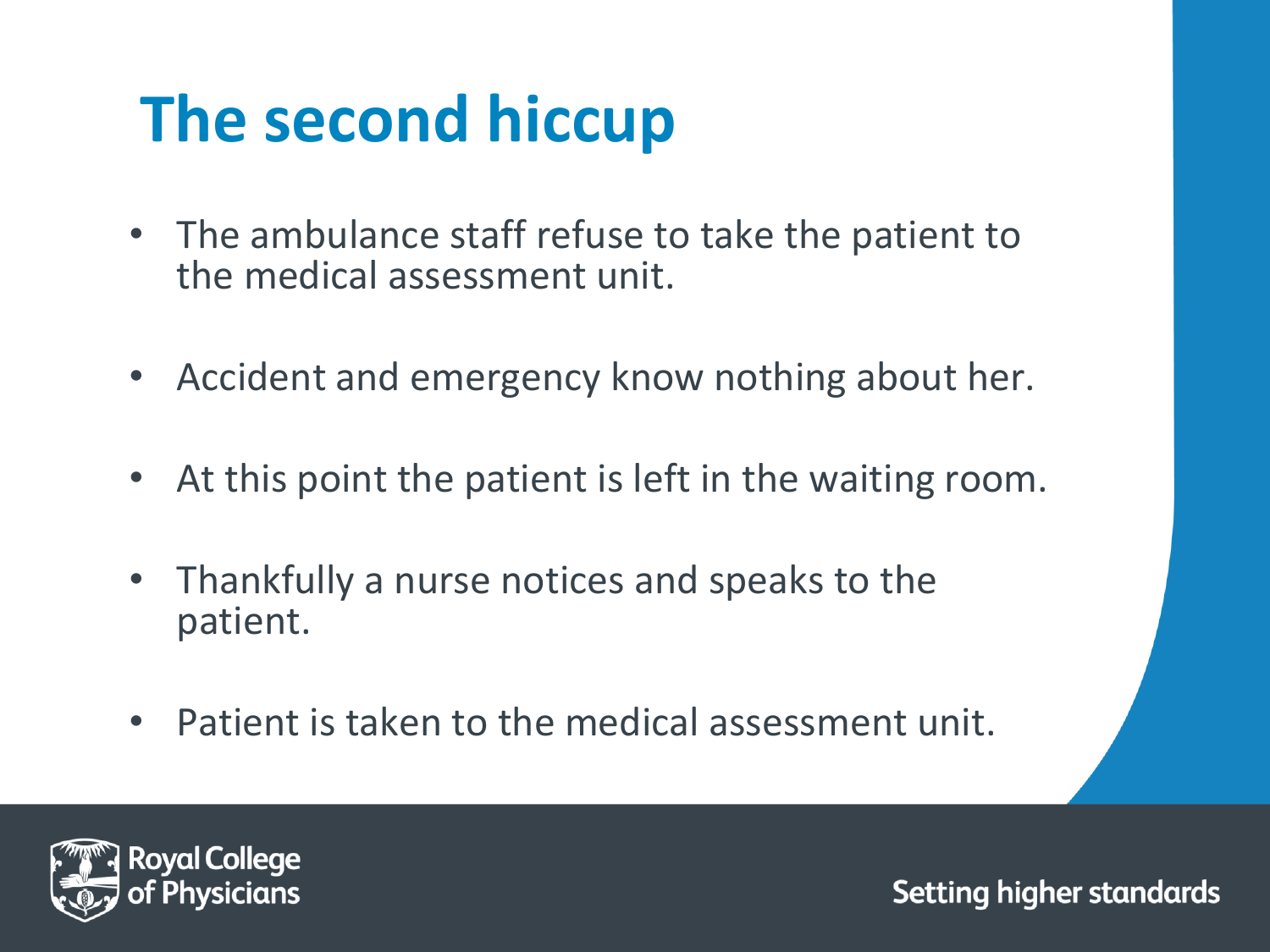## **The acute assessment begins**

- The patient is swiftly admitted to the medical unit
- The unit has her medical history, prescription chart, reason for admission
- The registrar on duty has already spoken to her rheumatologist
- Pain relief and a drip are set up, samples are taken for lab tests and a catheter is fitted, there is blood and protein in the urine sample
- The lab results are returned very quickly
- Having looked at the results the registrar arranges for the patient to be moved to the acute surgical assessment unit.
- Even though it is a bank holiday the surgeon cycles in to the hospital and orders a CT scan and biopsies to be taken.
- The CT scan and the results are done on the same day, they show severe pan inflammation of the colon, the biopsy needs to be done before any treatment is started.
- The patient is to have daily x-rays and the biopsies are arranged for the bank holiday afternoon. There are no further renal investigations undertaken.

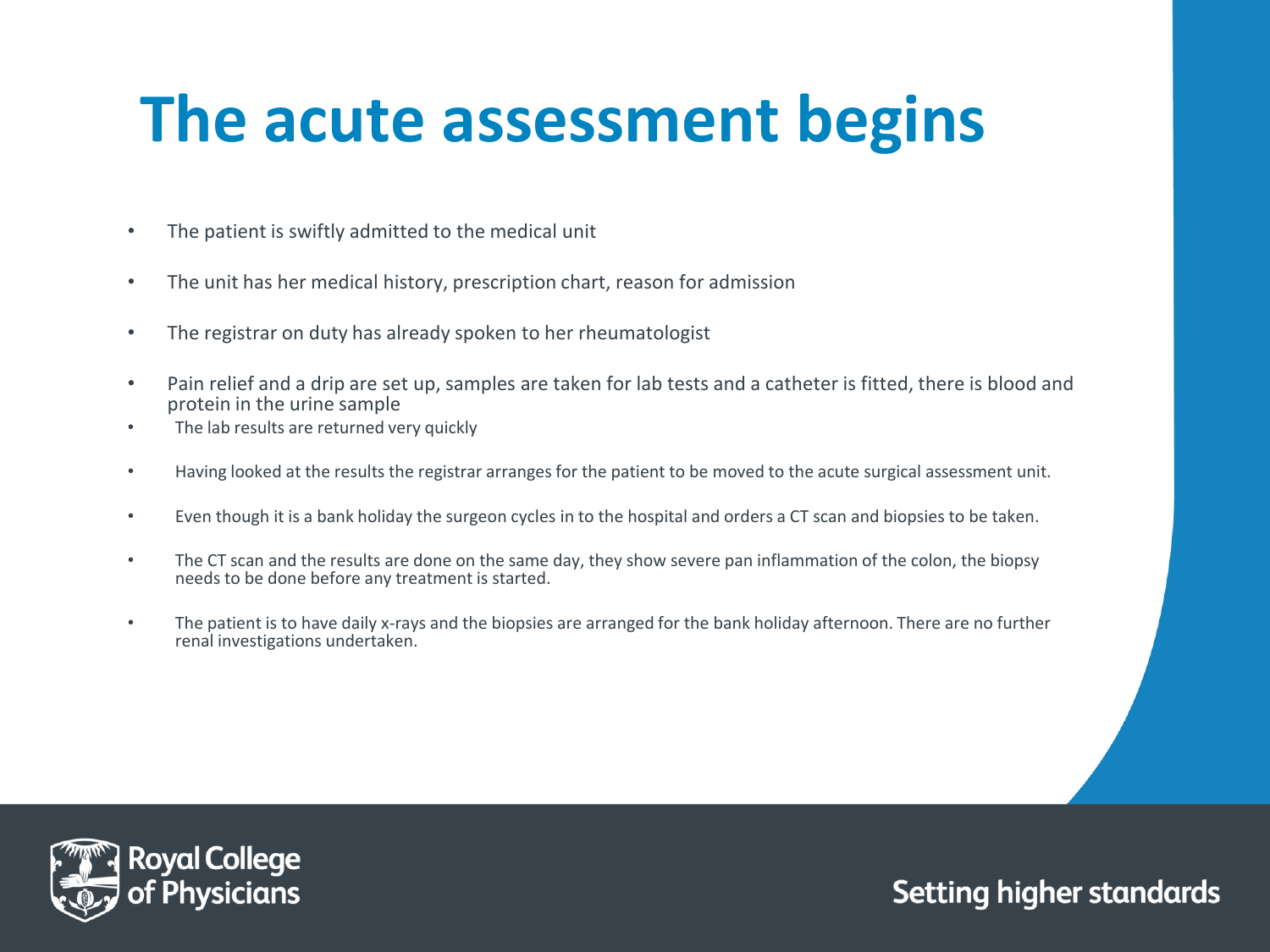# **The third hiccup**

- The registrar requests a biopsy pack.
- It is a bank holiday there aren't any sterile biopsy packs available.
- The patients health is deteriorating. The patient has severe abdominal pain and her temperature is increasing
- The surgeon decides to observe the patient for a few days, after starting a steroid drip.
- The patient is moved to the surgical ward two days later.(PAST MIDNIGHT)
- The patient remains on the surgical ward for a week, during which time the biopsies and a colonoscopy are performed.
- After looking at the results the patient is referred to the IBD team who consult with her rheumatologist, but not her renal specialist

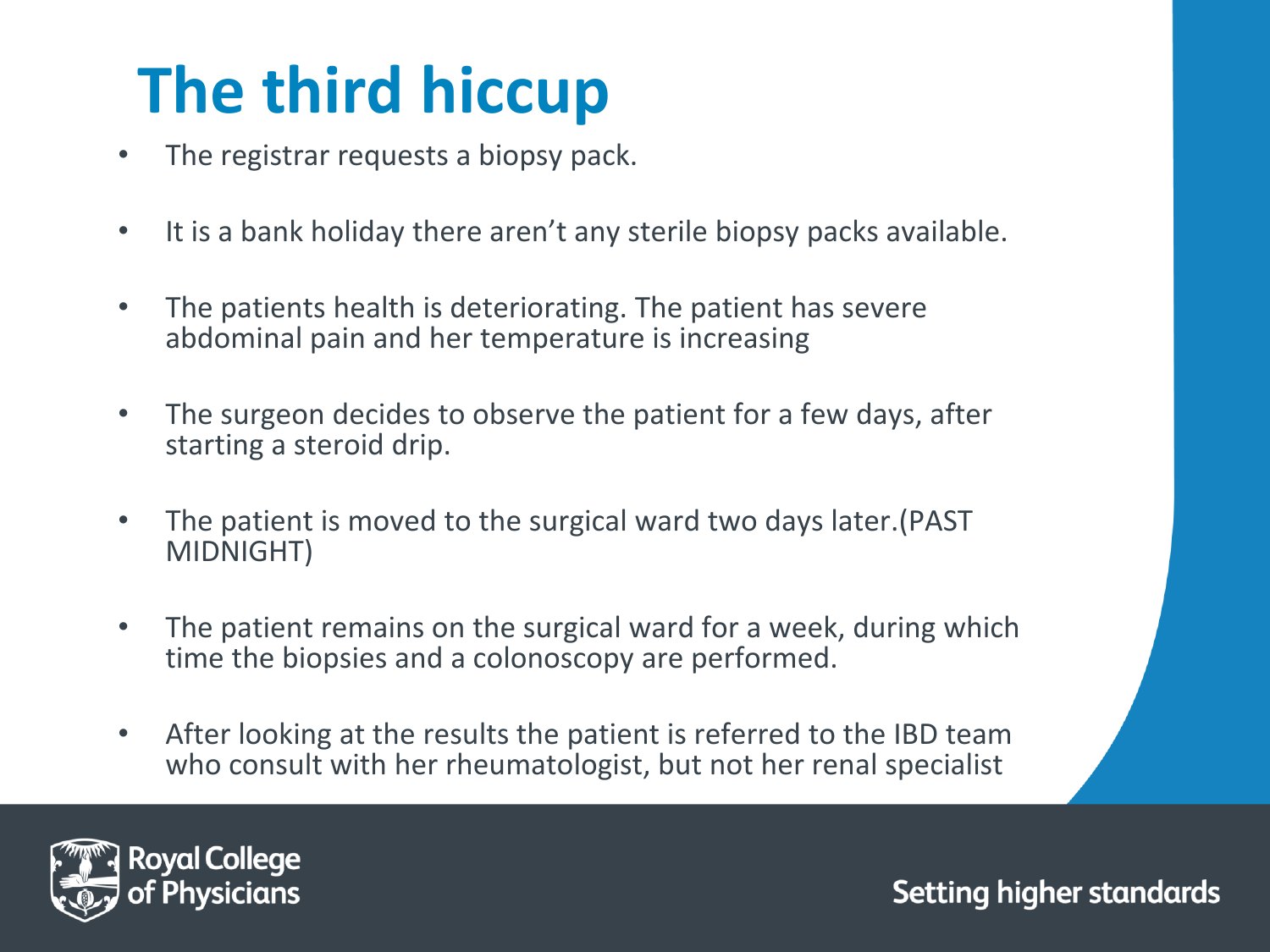# **The fourth hiccup**

- There is no bed on the IBD ward, a rheumatology ward is not considered even though there is a multi disciplinary SLE team that includes the patients renal specialist.
- The patient is still catherarised.
- The patient is moved to a general ward.
- After twenty four hours a bed on the IBD ward becomes available.
- The patient is moved, after midnight again.

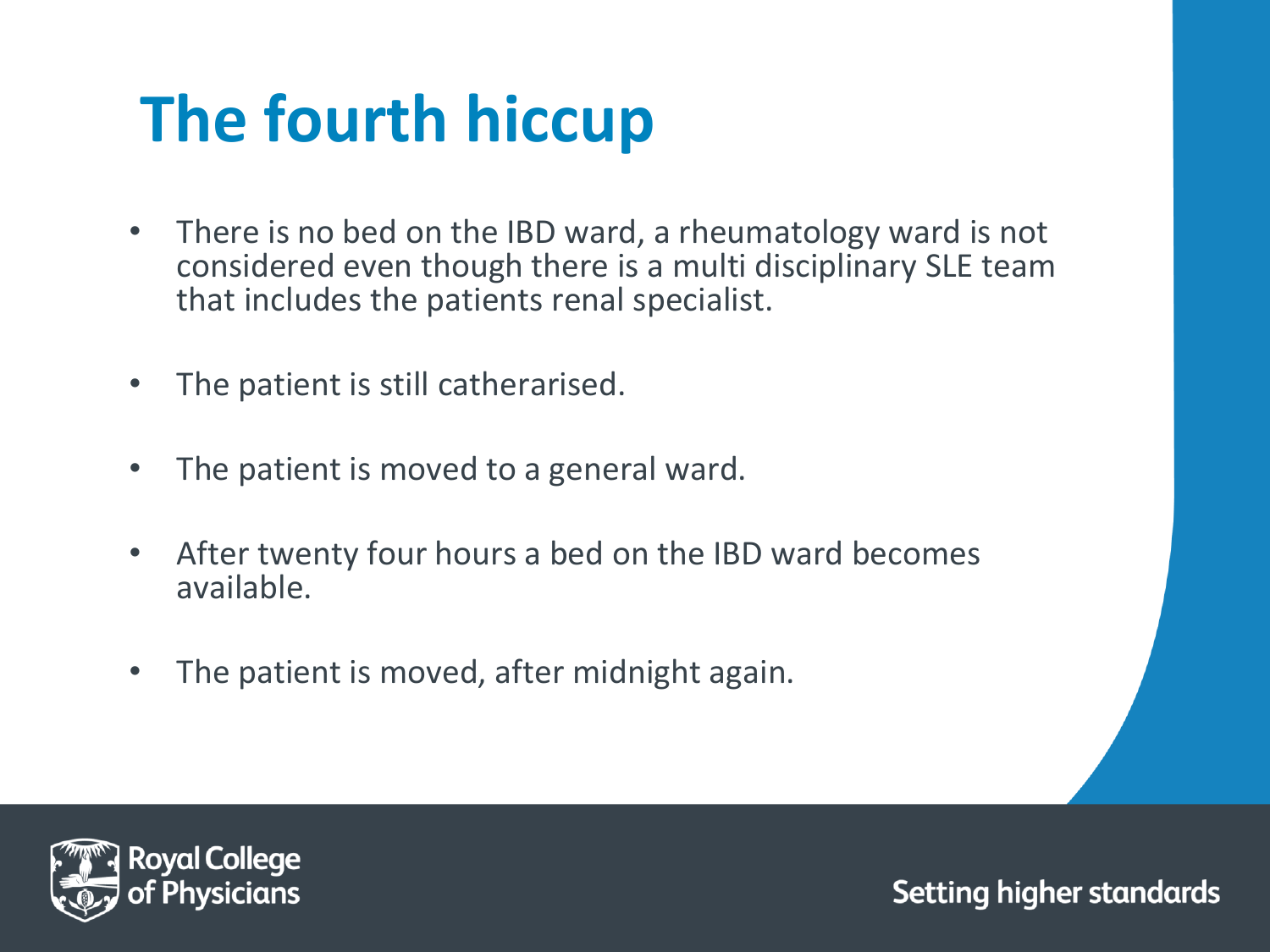# **The journey's end**

- For a further seven days the patient is observed on the IBD ward.
- In addition to her usual medication she is given steroids orally and pain relief continued.
- The biopsy results show IBD but cannot give a specific diagnosis as treatment was started before the diagnostics could be done owing to the bank holiday.
- On day twenty six the patient is discharged and is to continue treatment at home.
- There is a question about whether the patient suffered from SLE vasculitis or IBD.
- There is no discharge planning and the letter to the GP that the ward sister produced is inaccurate.
- The patient is returned to the care of her GP and remains on steroid treatment for a further six months, under two weekly review on the IBD outpatient clinic.

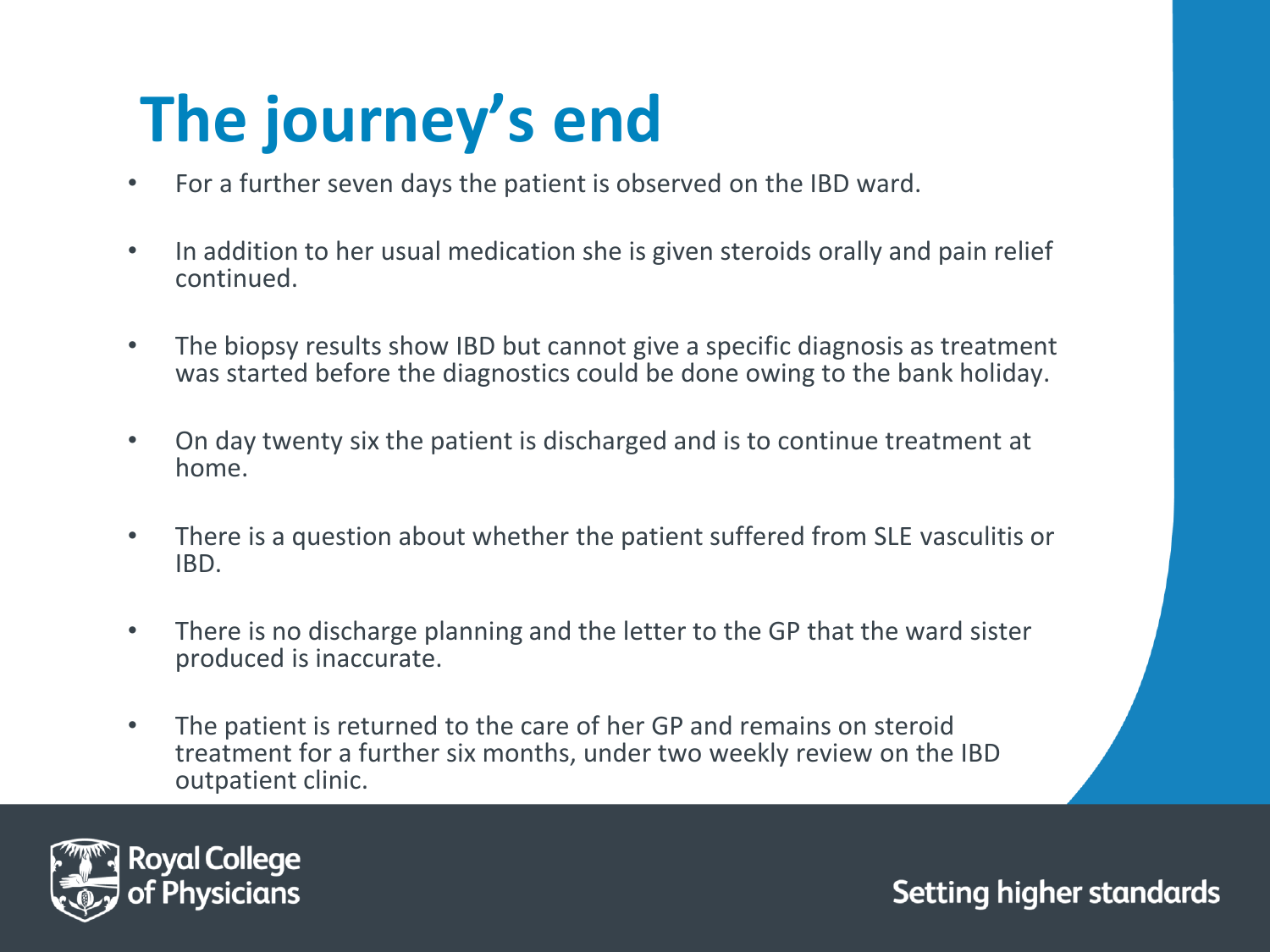### **Lessons learnt – from a patient's perspective**

- The medical assessment unit is wonderful.
- Acute medical patients avoid A&E as interventions for one problem can cause risk in other areas.
- Ambulance staff and A&E do not always understand the AMU set up. There is a need to educate.
- The GP can communicate directly with the AMU who are then fully aware of the patients problem and medical history.
- Communications and systems within the ambulance service and between hospital specialists need to change.
- Had it been out of hours when the patient first needed a GP they would not have had appropriate access.
- There is a lack of clinical freedom and leadership

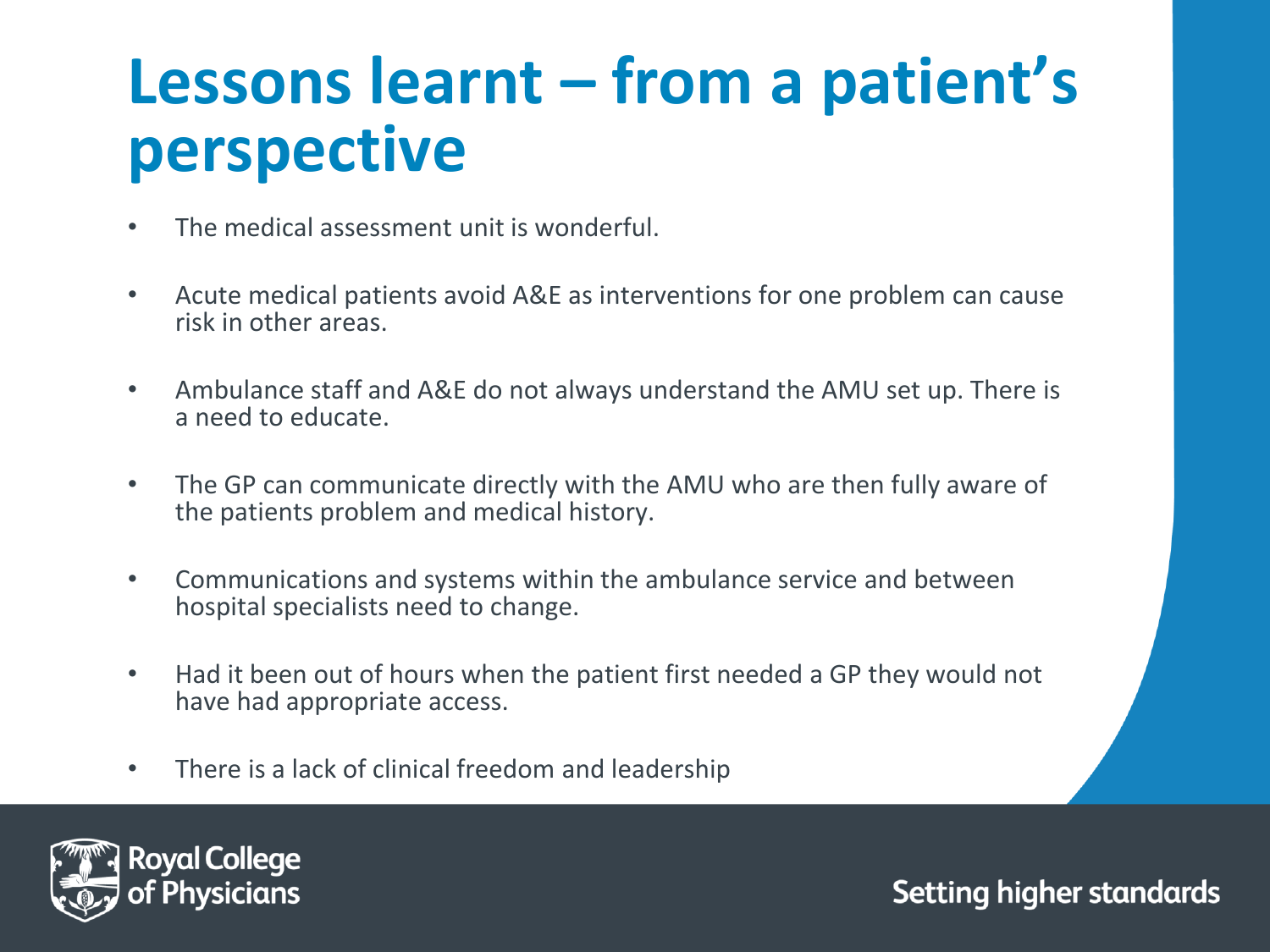### **Lessons learnt from a patient's perspective**

- There is a lack of resources available in out of hours services.
- Where treatment needs to be started quickly, poor access to diagnostics can affect results, making diagnosis difficult.
- Specialists will do their best to see the patient during out of hours time, but the system relies on a lot of good will. The systems do not support this
- The service is there but the equipment is not.
- The bed booking system does not meet the needs of the patient.
- There is a need to improve ward round, handover and discharge.
- Primary Care does not understand what the LTC patient needs

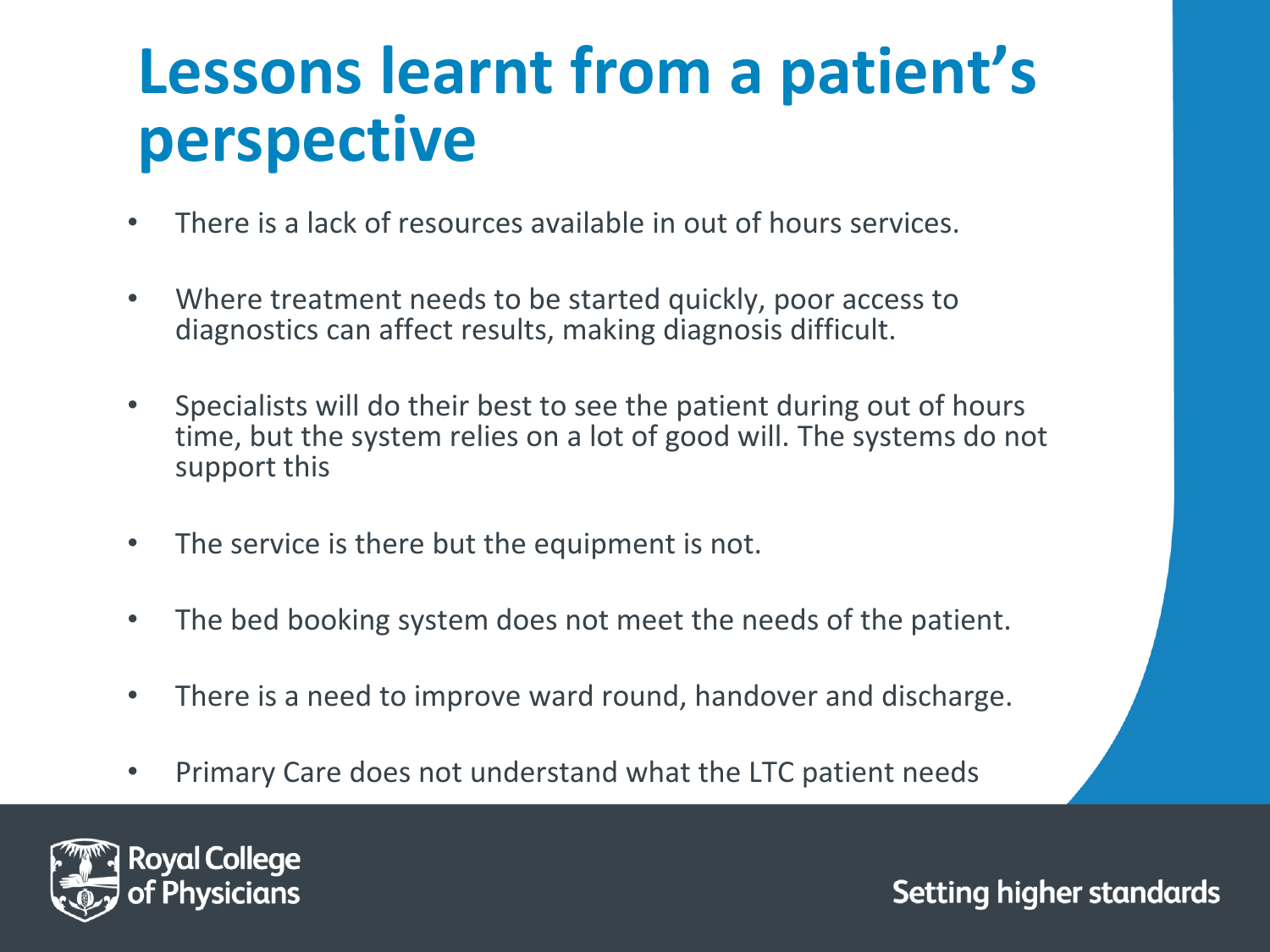#### **Realising the Future Hospital**

**RCP Future Hospital Programme (2014-2017)**

#### **improve care for patients**

**develop and implement vision** - medical care in hospital and community

**drive real change** - recommendation to reality **work in partnership** with**:**

- patients
- individual hospitals and teams
- partners across health and social care (FH strategic advisory group)
- national stakeholders

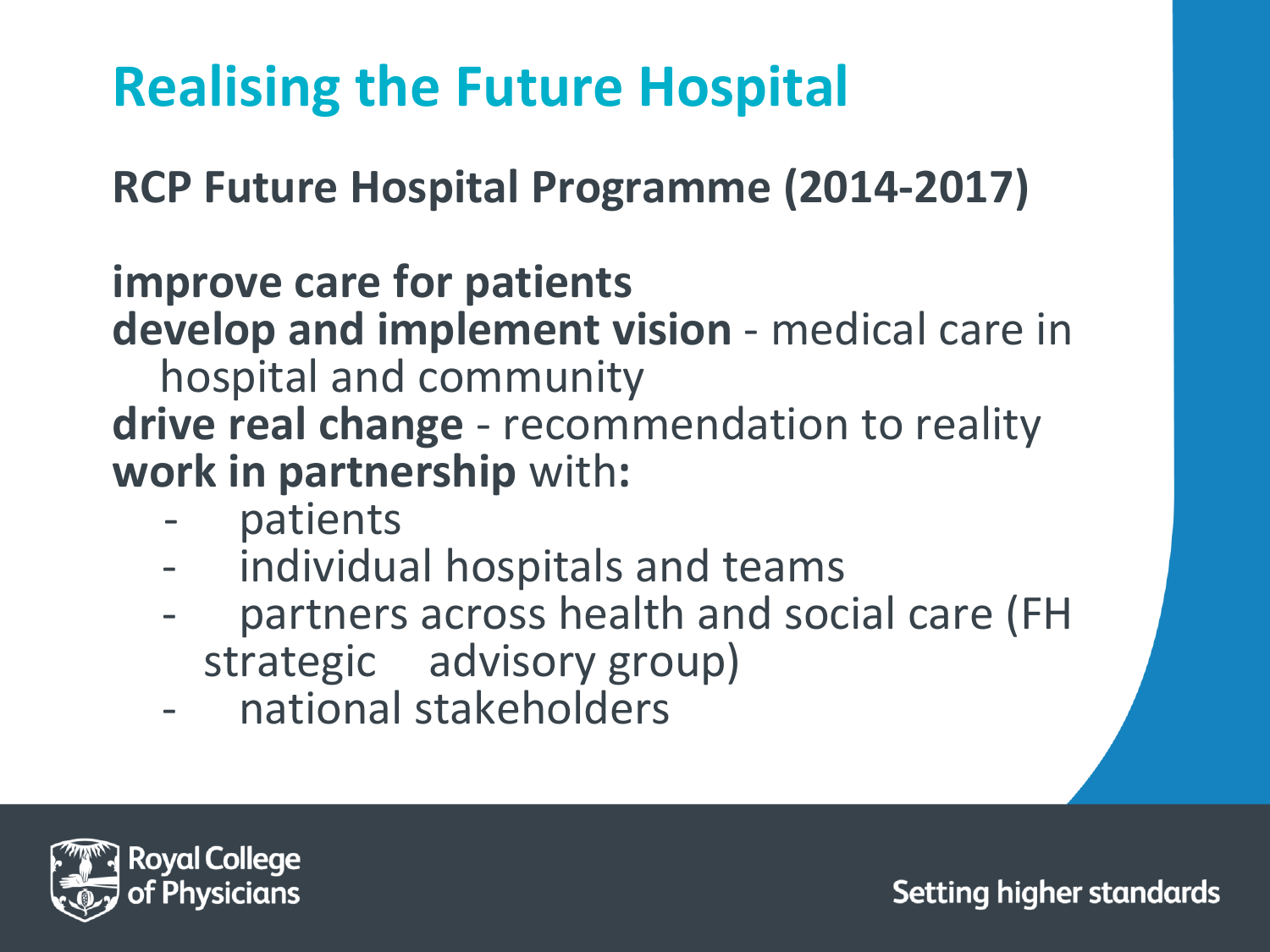#### **Realising the Future Hospital**

#### **Consult**

#### **Future Hospital partner sites**

- develop model
- understand implications
- identify barriers and changes
- promote and mentor

**Promote good practice** - Future Hospital Journal **Influence** - identify levers in new structures **Embed in existing RCP work**

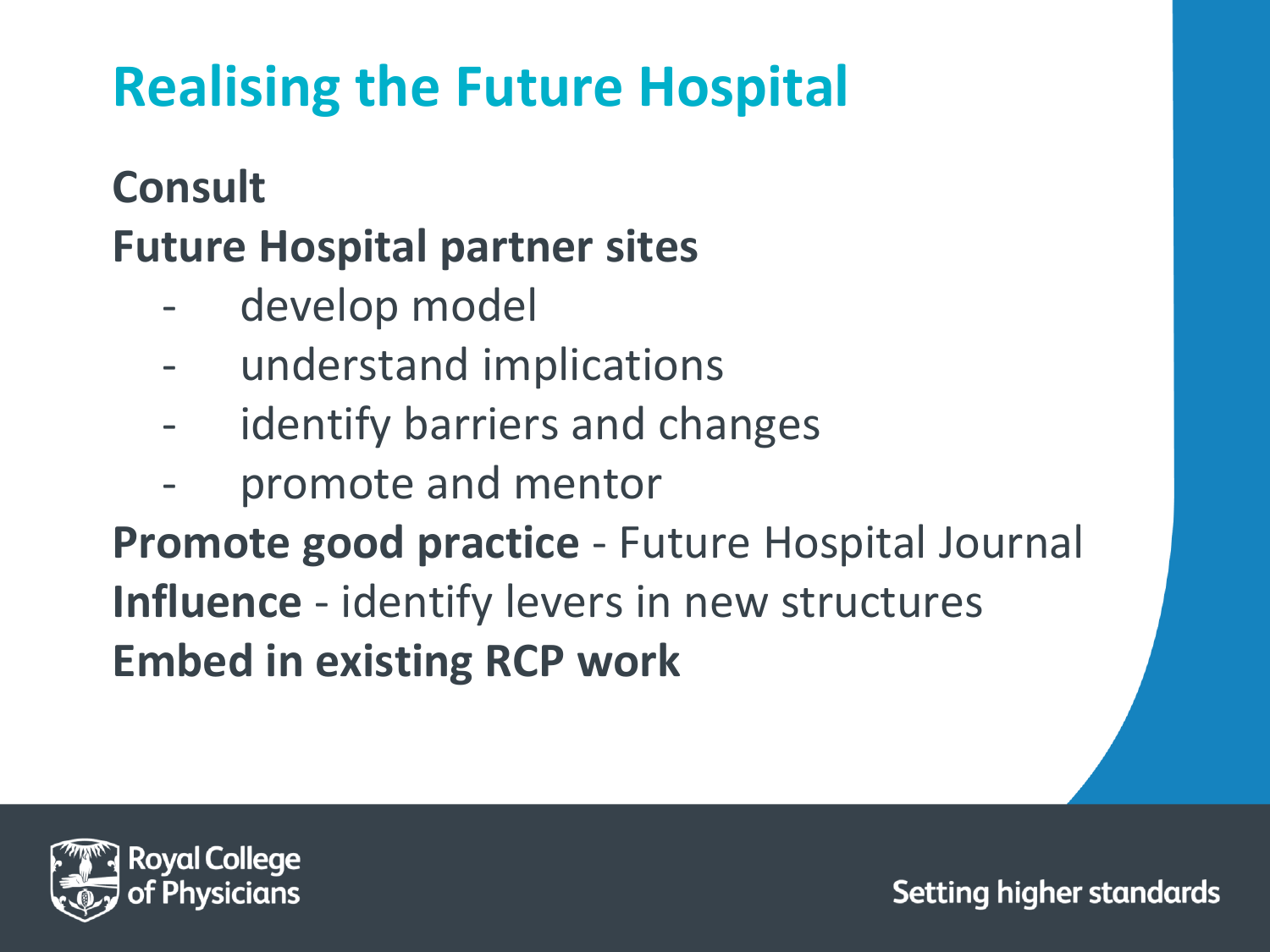### **Future Hospital new model of care**